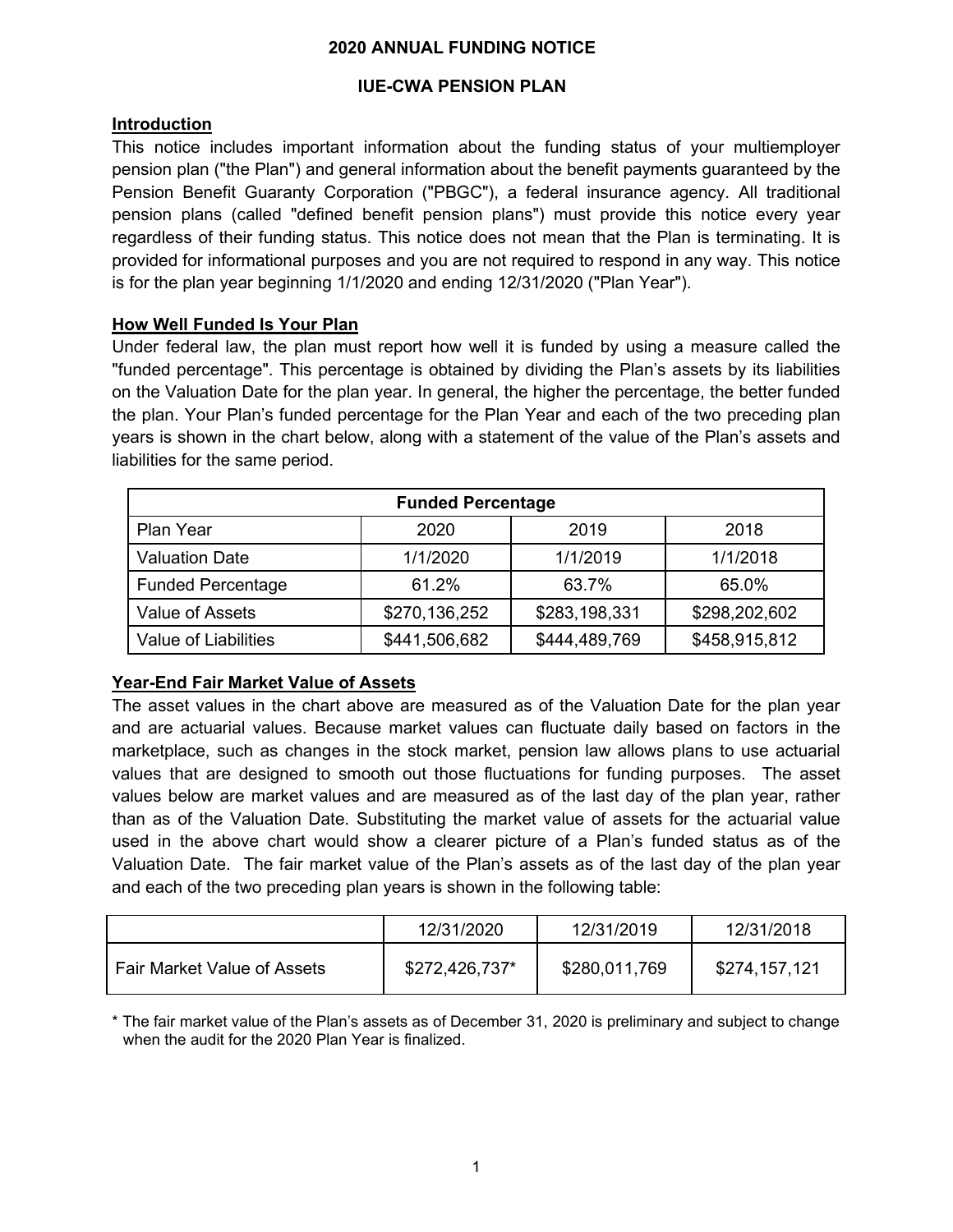### **Endangered, Critical, or Critical and Declining Status**

Under federal pension law, a plan generally will be considered to be in "endangered" status if, at the beginning of the plan year, the funded percentage of the plan is less than 80 percent or in "critical" status if the percentage is less than 65 percent (other factors may also apply). A plan is in "critical and declining" status if it is in critical status and is projected to become insolvent (run out of money to pay benefits) within 15 years (or within 20 years if a special rule applies.) If a pension plan enters endangered status, the Trustees of the plan are required to adopt a funding improvement plan. Similarly, if a pension plan enters critical status or critical and declining status, the Trustees of the plan are required to adopt a rehabilitation plan. Rehabilitation and funding improvement plans establish steps and benchmarks for pension plans to improve their funding status over a specified period of time. The plan sponsor of a plan in critical and declining status may apply for approval to amend the plan to reduce current and future payment obligations to participants and beneficiaries.

The Plan was in critical and declining status in the Plan Year ending December 31, 2020, because there was a deficiency in the Funding Standard Account that is projected within one year and the Plan was projected to be insolvent within 20 years. Such insolvency may result in benefit reductions. In an effort to improve the Plan's funding situation, the trustees adopted a rehabilitation plan on January 4, 2011 and updated this rehabilitation plan in December 2016 and again in January 2019. The rehabilitation plan had required contribution increases from contributing employers and implemented various benefit changes for participants. Effective with the 2019 update, no additional contribution rate increases will be required. You may get a copy of the Plan's rehabilitation plan, any update to such plan and the actuarial and financial data that demonstrate any action taken by the Plan toward fiscal improvement. You may get this information by contacting the plan administrator.

Since the Plan is in critical and declining status for the plan year ending December 31, 2021, separate notification of that status has or will be provided.

# **Participant Information**

The total number of participants and beneficiaries covered by the Plan on the valuation date was 13,939. Of this number, 835 were active participants, 8,971 were retired or separated from service and receiving benefits, and 4,133 were retired or separated from service and entitled to future benefits.

#### **Funding & Investment Policies**

Every pension plan must have a procedure for establishing a funding policy to carry out plan objectives. A funding policy relates to the level of assets needed to pay for benefits promised under the plan currently and over the years. The funding policy of the Plan is for employers to make contributions pursuant to the various collective bargaining agreements under which the Plan is maintained, but in no case less than those required under federal pension law.

Once money is contributed to the Plan, the money is invested by plan officials called fiduciaries, who make specific investments in accordance with the Plan's investment policy. Generally speaking, an investment policy is a written statement that provides the fiduciaries who are responsible for plan investments with guidelines or general instructions concerning investment management decisions. The investment policy of the Plan seeks to build a diversified portfolio of domestic and international equity securities, fixed income and real estate debt securities and alternative investments which include real estate equity and private equity partnerships.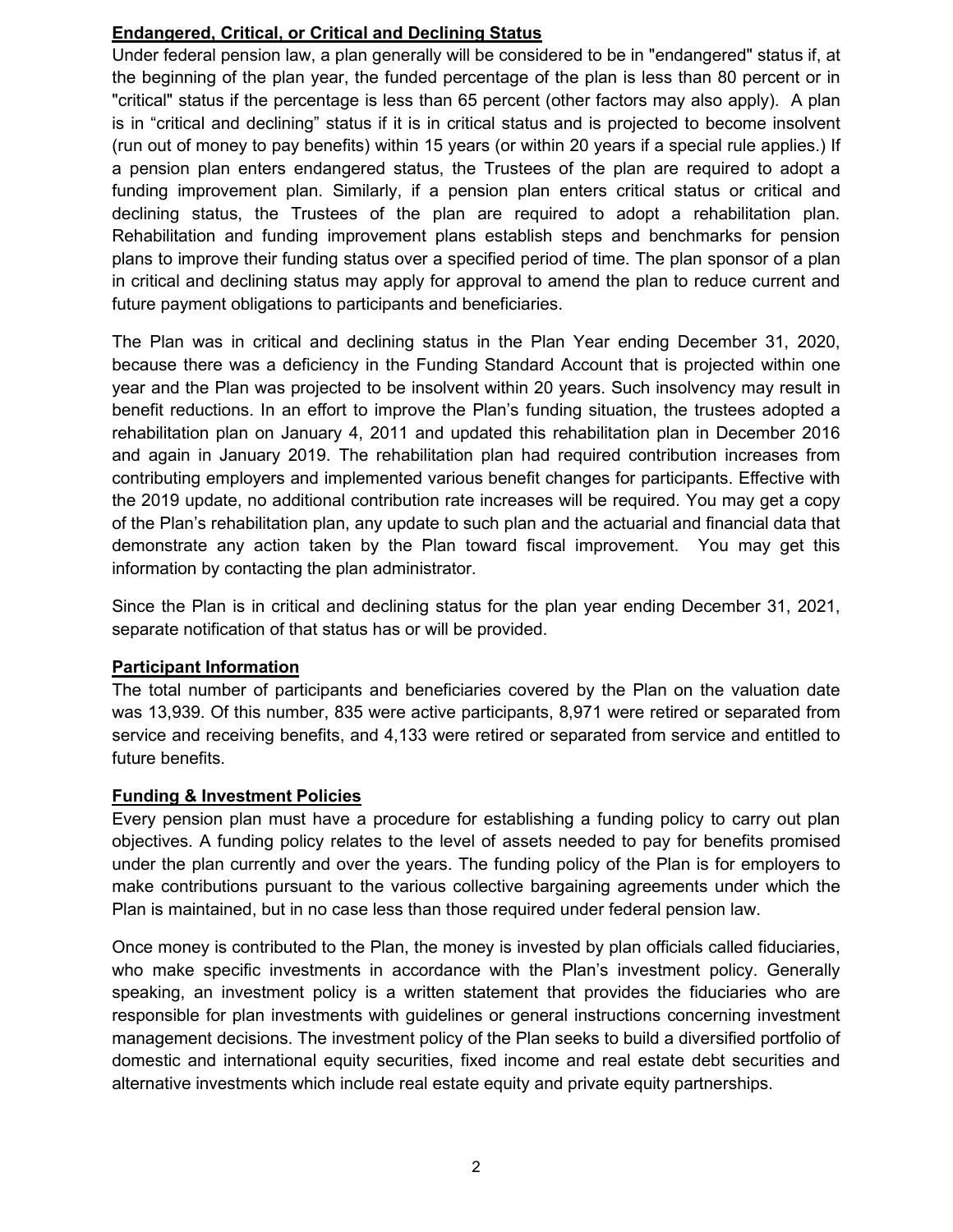Under the Plan's investment policy, the Plan's assets were allocated among the following categories of investments, as of the end of the Plan Year. These allocations are percentages of total assets.

| <b>Asset Allocations</b>           | Percentage |
|------------------------------------|------------|
| <b>Equity Investments</b>          |            |
| Large Cap Equity Domestic          | 22.5       |
| <b>Mid Cap Equity Domestic</b>     | 7.5        |
| <b>Small Cap Equity Domestic</b>   | 10.0       |
| <b>Equity International</b>        | 15.0       |
| <b>Fixed Income Investments</b>    |            |
| Fixed Income and Real Estate Debt  | 30.0       |
| Alternative Investments            |            |
| <b>Real Estate Equity</b>          | 10.0       |
| <b>Private Equity Partnerships</b> | 5.0        |
|                                    |            |
| Other                              |            |
| Total                              | 100%       |

#### **Right to Request a Copy of the Annual Report**

A pension plan is required to file with the US Department of Labor an annual report called the Form 5500 that contains financial and other information about the plan. Copies of the annual report are available from the US Department of Labor, Employee Benefits Security Administration's Public Disclosure Room at 200 Constitution Avenue, NW, Room N-1513, Washington, DC 20210, or by calling (202) 693-8673. You may obtain an electronic copy of the plan's annual report by going to [www.efast.dol.gov](http://www.efast.dol.gov/) and using the search tool. Or you may obtain a copy of the Plan's annual report by making a written request to the plan administrator.

Individual information, such as the amount of your accrued benefit under the plan, is not contained in the annual report. If you are seeking information regarding your benefits under the plan, contact the plan administrator identified below under "Where To Get More Information."

#### **Summary of Rules Governing Plans in Reorganization and Insolvent Plans**

Federal law has a number of special rules that apply to financially troubled multiemployer plans that become insolvent, either as ongoing plans or plans terminated by mass withdrawal. The plan administrator is required by law to include a summary of these rules in the annual funding notice. A plan is insolvent for a plan year if its available financial resources are not sufficient to pay benefits when due for that plan year. An insolvent plan must reduce benefit payments to the highest level that can be paid from the plan's available resources. If such resources are not enough to pay benefits at the level specified by law (see "Benefit Payments Guaranteed by the PBGC," below), the plan must apply to the PBGC for financial assistance. The PBGC will loan the plan the amount necessary to pay benefits at the guaranteed level. Reduced benefits may be restored if the plan's financial condition improves.

A plan that becomes insolvent must provide prompt notice of its status to participants and beneficiaries, contributing employers, labor unions representing participants, and PBGC. In addition, participants and beneficiaries also must receive information regarding whether, and how, their benefits will be reduced or affected, including loss of a lump sum option.